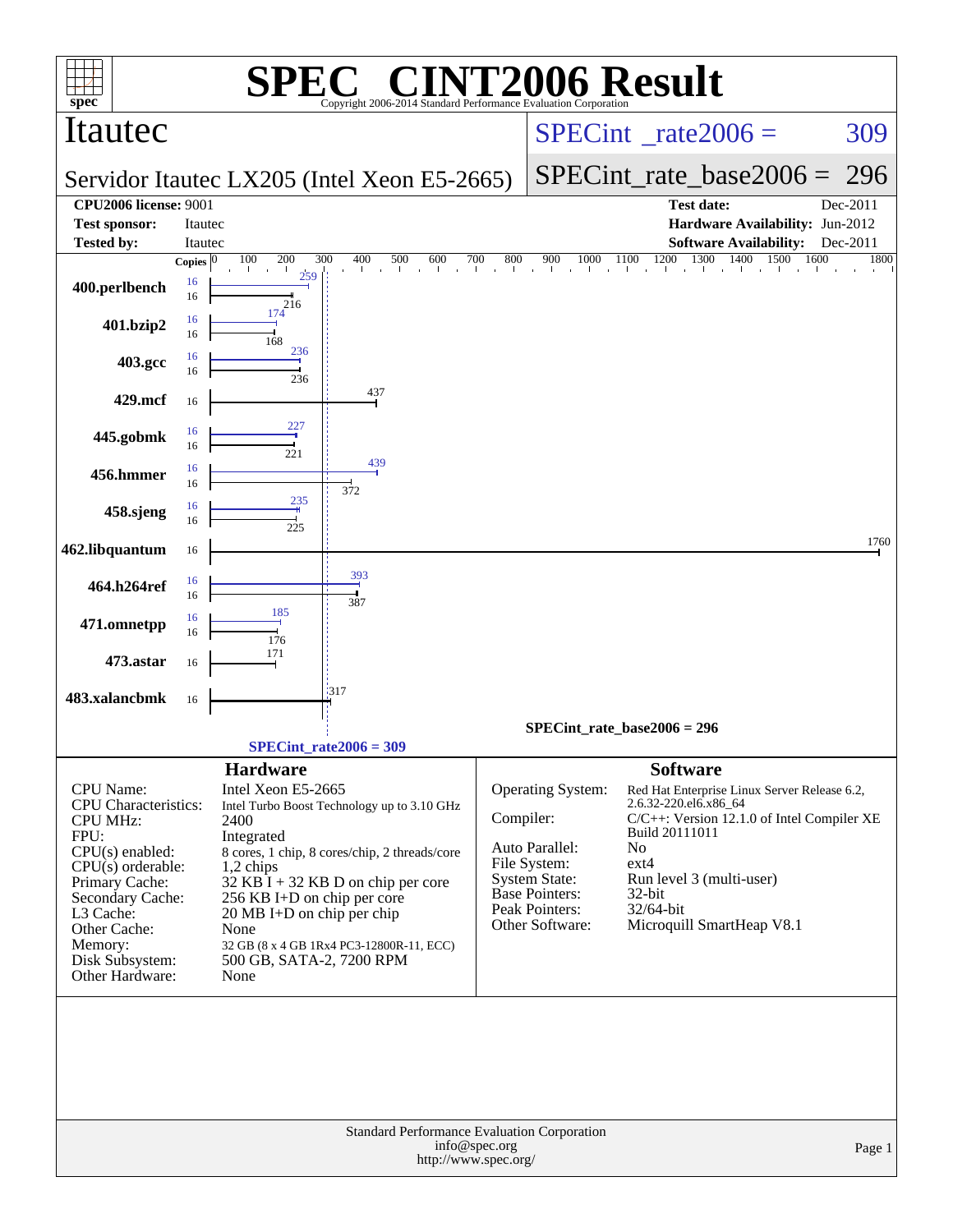

### Itautec

### SPECint rate $2006 = 309$

Servidor Itautec LX205 (Intel Xeon E5-2665)

[SPECint\\_rate\\_base2006 =](http://www.spec.org/auto/cpu2006/Docs/result-fields.html#SPECintratebase2006) 296

**[CPU2006 license:](http://www.spec.org/auto/cpu2006/Docs/result-fields.html#CPU2006license)** 9001 **[Test date:](http://www.spec.org/auto/cpu2006/Docs/result-fields.html#Testdate)** Dec-2011

**[Test sponsor:](http://www.spec.org/auto/cpu2006/Docs/result-fields.html#Testsponsor)** Itautec **[Hardware Availability:](http://www.spec.org/auto/cpu2006/Docs/result-fields.html#HardwareAvailability)** Jun-2012 **[Tested by:](http://www.spec.org/auto/cpu2006/Docs/result-fields.html#Testedby)** Itautec **Italien Contract Contract Contract Contract Contract Contract Contract Contract Contract Contract Contract Contract Contract Contract Contract Contract Contract Contract Contract Contract Contract Con** 

#### **[Results Table](http://www.spec.org/auto/cpu2006/Docs/result-fields.html#ResultsTable)**

|                                                                                                          | <b>Base</b>   |                |       |                |            |                |       | <b>Peak</b>   |                |              |                |              |                |              |
|----------------------------------------------------------------------------------------------------------|---------------|----------------|-------|----------------|------------|----------------|-------|---------------|----------------|--------------|----------------|--------------|----------------|--------------|
| <b>Benchmark</b>                                                                                         | <b>Copies</b> | <b>Seconds</b> | Ratio | <b>Seconds</b> | Ratio      | <b>Seconds</b> | Ratio | <b>Copies</b> | <b>Seconds</b> | <b>Ratio</b> | <b>Seconds</b> | <b>Ratio</b> | <b>Seconds</b> | <b>Ratio</b> |
| 400.perlbench                                                                                            | 16            | 719            | 217   | 735            | 213        | 722            | 216   | 16            | 606            | 258          | 605            | 259          | 604            | 259          |
| 401.bzip2                                                                                                | 16            | 918            | 168   | 917            | <u>168</u> | 911            | 169I  | 16            | 887            | 174          | 885            | 174          | 889            | 174          |
| $403.\mathrm{gcc}$                                                                                       | 16            | 545            | 236   | 547            | <b>236</b> | 546            | 236   | 16            | 546            | 236          | 546            | 236          | 547            | 235          |
| $429$ .mcf                                                                                               | 16            | 334            | 436   | 334            | 437        | 333            | 439   | 16            | 334            | 436          | 334            | 437          | 333            | 439          |
| $445$ .gobmk                                                                                             | 16            | 761            | 221   | 759            | 221        | 761            | 221   | 16            | 740            | 227          | 747            | 225          | 733            | 229          |
| 456.hmmer                                                                                                | 16            | 402            | 371   | 402            | 372        | 402            | 372   | 16            | 340            | 439          | 341            | 438          | 340            | <u>439</u>   |
| $458$ .sjeng                                                                                             | 16            | 859            | 225   | 859            | 225        | 860            | 225   | 16            | 823            | 235          | 847            | 228          | 825            | 235          |
| 462.libquantum                                                                                           | 16            | 188            | 1760  | 188            | 1760       | 188            | 1770  | 16            | 188            | 1760         | 188            | 1760         | 188            | 1770         |
| 464.h264ref                                                                                              | 16            | 913            | 388   | 924            | 383        | 914            | 387   | 16            | 900            | 393          | 903            | 392          | 900            | 393          |
| 471.omnetpp                                                                                              | 16            | 569            | 176   | 568            | <b>176</b> | 568            | 176   | 16            | 541            | 185          | 544            | 184          | 540            | 185          |
| $473$ . astar                                                                                            | 16            | 655            | 171   | 658            | 171        | 653            | 172   | 16            | 655            | 171          | 658            | 171          | 653            | 172          |
| 483.xalancbmk                                                                                            | 16            | 349            | 317   | 349            | 316        | 349            | 317   | 16            | 349            | 317          | 349            | 316          | 349            | 317          |
| Results appear in the order in which they were run. Bold underlined text indicates a median measurement. |               |                |       |                |            |                |       |               |                |              |                |              |                |              |

#### **[Submit Notes](http://www.spec.org/auto/cpu2006/Docs/result-fields.html#SubmitNotes)**

The config file option 'submit' was used. numactl was used to bind copies to the cores

#### **[Operating System Notes](http://www.spec.org/auto/cpu2006/Docs/result-fields.html#OperatingSystemNotes)**

 'ulimit -s unlimited' was used to set the stacksize to unlimited prior to run. Large pages were not enabled for this run

#### **[Platform Notes](http://www.spec.org/auto/cpu2006/Docs/result-fields.html#PlatformNotes)**

 Sysinfo program /home/rcaneca/cpu2006/Docs/sysinfo \$Rev: 6775 \$ \$Date:: 2011-08-16 #\$ 8787f7622badcf24e01c368b1db4377c running on itautecfam5 Sun Dec 4 17:23:56 2011 This section contains SUT (System Under Test) info as seen by some common utilities. To remove or add to this section, see: <http://www.spec.org/cpu2006/Docs/config.html#sysinfo> From /proc/cpuinfo model name : Genuine Intel(R) CPU @ 2.40GHz 1 "physical id"s (chips) 16 "processors" cores, siblings (Caution: counting these is hw and system dependent. The following excerpts from /proc/cpuinfo might not be reliable. Use with caution.) cpu cores : 8 siblings : 16 Continued on next page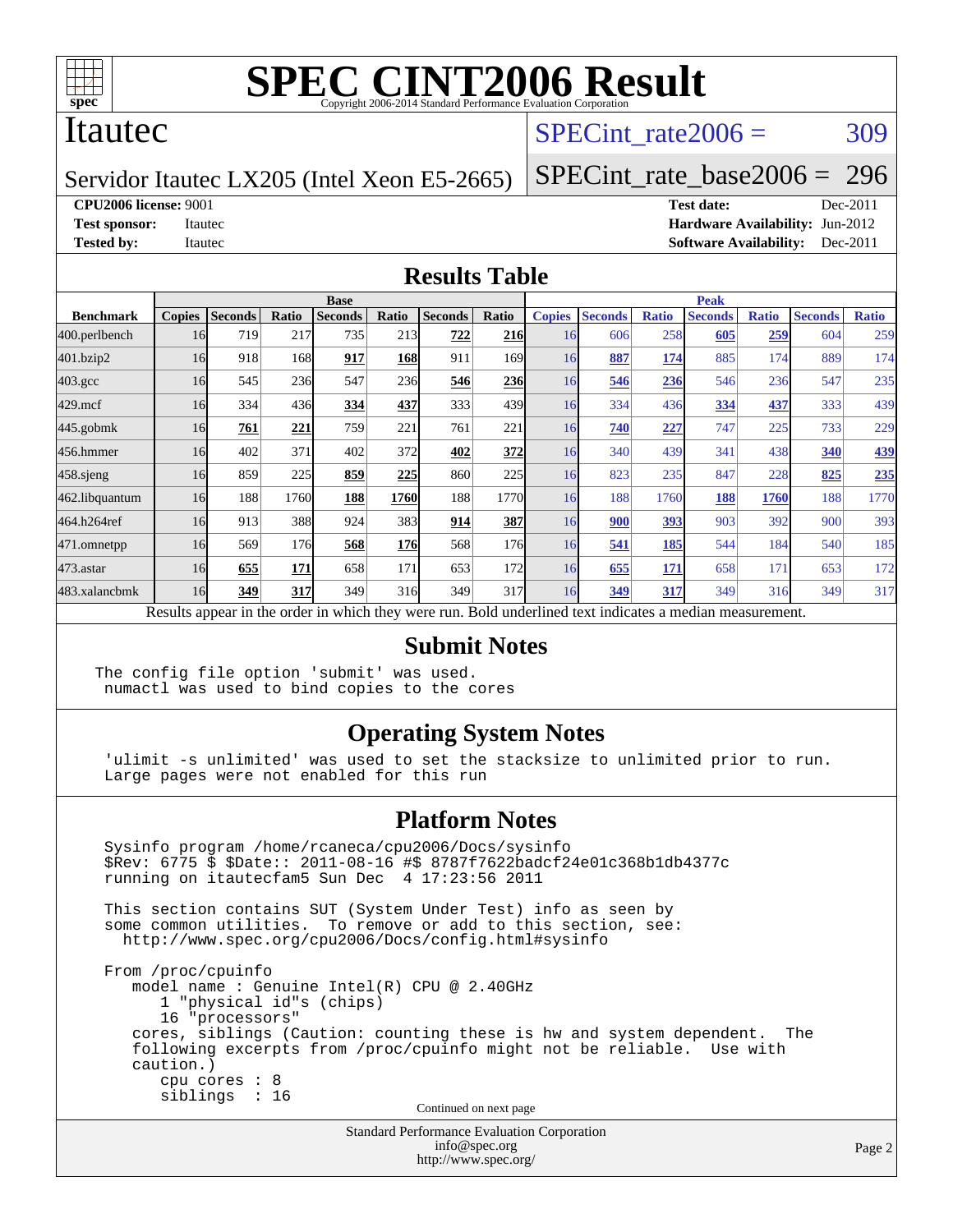

#### Itautec

SPECint rate $2006 = 309$ 

Servidor Itautec LX205 (Intel Xeon E5-2665)

[SPECint\\_rate\\_base2006 =](http://www.spec.org/auto/cpu2006/Docs/result-fields.html#SPECintratebase2006) 296

**[CPU2006 license:](http://www.spec.org/auto/cpu2006/Docs/result-fields.html#CPU2006license)** 9001 **[Test date:](http://www.spec.org/auto/cpu2006/Docs/result-fields.html#Testdate)** Dec-2011 **[Test sponsor:](http://www.spec.org/auto/cpu2006/Docs/result-fields.html#Testsponsor)** Itautec **[Hardware Availability:](http://www.spec.org/auto/cpu2006/Docs/result-fields.html#HardwareAvailability)** Jun-2012 **[Tested by:](http://www.spec.org/auto/cpu2006/Docs/result-fields.html#Testedby)** Itautec **Italien Contract Contract Contract Contract Contract Contract Contract Contract Contract Contract Contract Contract Contract Contract Contract Contract Contract Contract Contract Contract Contract Con** 

#### **[Platform Notes \(Continued\)](http://www.spec.org/auto/cpu2006/Docs/result-fields.html#PlatformNotes)**

 physical 0: cores 0 1 2 3 4 5 6 7 cache size : 20480 KB From /proc/meminfo MemTotal: 32851432 kB HugePages\_Total: 0 Hugepagesize: 2048 kB /usr/bin/lsb\_release -d Red Hat Enterprise Linux Server release 6.2 (Santiago) From /etc/\*release\* /etc/\*version\* redhat-release: Red Hat Enterprise Linux Server release 6.2 (Santiago) system-release: Red Hat Enterprise Linux Server release 6.2 (Santiago) system-release-cpe: cpe:/o:redhat:enterprise\_linux:6server:ga:server uname -a: Linux itautecfam5 2.6.32-220.el6.x86\_64 #1 SMP Wed Nov 9 08:03:13 EST 2011 x86\_64 x86\_64 x86\_64 GNU/Linux run-level 3 Dec 4 17:21 SPEC is set to: /home/rcaneca/cpu2006 Filesystem Type Size Used Avail Use% Mounted on /dev/mapper/vg\_itautecfam5-lv\_home 280G 4.5G 262G 2% / home

(End of data from sysinfo program)

#### **[General Notes](http://www.spec.org/auto/cpu2006/Docs/result-fields.html#GeneralNotes)**

 This result was measured on the Servidor Itautec MX205. The Servidor Itautec MX205, the Servidor Itautec MX225+ and the Servidor Itautec LX205 are electronically equivalent.

### **[Base Compiler Invocation](http://www.spec.org/auto/cpu2006/Docs/result-fields.html#BaseCompilerInvocation)**

[C benchmarks](http://www.spec.org/auto/cpu2006/Docs/result-fields.html#Cbenchmarks): [icc -m32](http://www.spec.org/cpu2006/results/res2012q3/cpu2006-20120827-24347.flags.html#user_CCbase_intel_icc_5ff4a39e364c98233615fdd38438c6f2)

[C++ benchmarks:](http://www.spec.org/auto/cpu2006/Docs/result-fields.html#CXXbenchmarks) [icpc -m32](http://www.spec.org/cpu2006/results/res2012q3/cpu2006-20120827-24347.flags.html#user_CXXbase_intel_icpc_4e5a5ef1a53fd332b3c49e69c3330699)

### **[Base Portability Flags](http://www.spec.org/auto/cpu2006/Docs/result-fields.html#BasePortabilityFlags)**

400.perlbench: [-DSPEC\\_CPU\\_LINUX\\_IA32](http://www.spec.org/cpu2006/results/res2012q3/cpu2006-20120827-24347.flags.html#b400.perlbench_baseCPORTABILITY_DSPEC_CPU_LINUX_IA32)

Continued on next page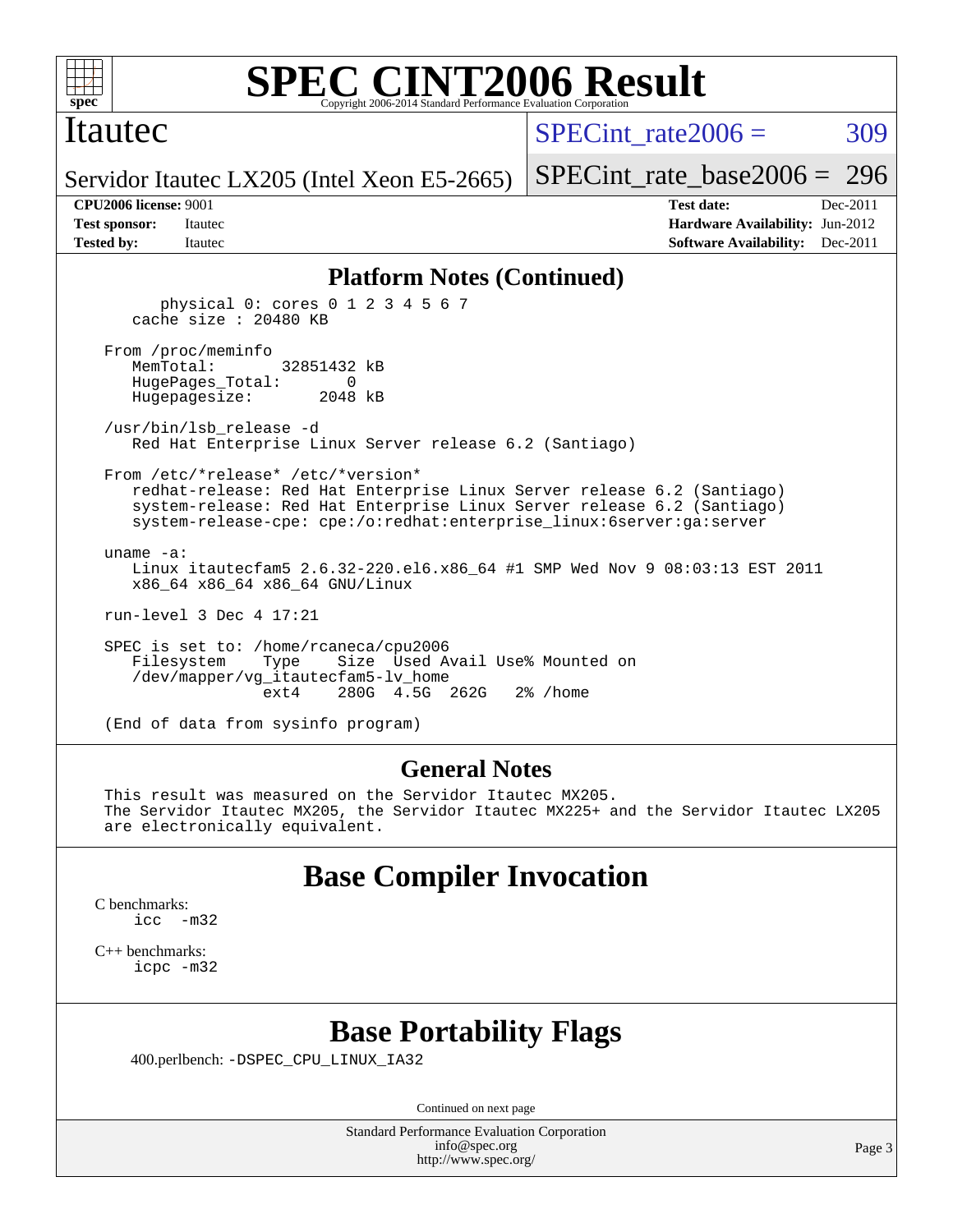

#### Itautec

SPECint rate $2006 = 309$ 

Servidor Itautec LX205 (Intel Xeon E5-2665)

[SPECint\\_rate\\_base2006 =](http://www.spec.org/auto/cpu2006/Docs/result-fields.html#SPECintratebase2006) 296

**[CPU2006 license:](http://www.spec.org/auto/cpu2006/Docs/result-fields.html#CPU2006license)** 9001 **[Test date:](http://www.spec.org/auto/cpu2006/Docs/result-fields.html#Testdate)** Dec-2011 **[Test sponsor:](http://www.spec.org/auto/cpu2006/Docs/result-fields.html#Testsponsor)** Itautec **[Hardware Availability:](http://www.spec.org/auto/cpu2006/Docs/result-fields.html#HardwareAvailability)** Jun-2012 **[Tested by:](http://www.spec.org/auto/cpu2006/Docs/result-fields.html#Testedby)** Itautec **Italien Contract Contract Contract Contract Contract Contract Contract Contract Contract Contract Contract Contract Contract Contract Contract Contract Contract Contract Contract Contract Contract Con** 

## **[Base Portability Flags \(Continued\)](http://www.spec.org/auto/cpu2006/Docs/result-fields.html#BasePortabilityFlags)**

 462.libquantum: [-DSPEC\\_CPU\\_LINUX](http://www.spec.org/cpu2006/results/res2012q3/cpu2006-20120827-24347.flags.html#b462.libquantum_baseCPORTABILITY_DSPEC_CPU_LINUX) 483.xalancbmk: [-DSPEC\\_CPU\\_LINUX](http://www.spec.org/cpu2006/results/res2012q3/cpu2006-20120827-24347.flags.html#b483.xalancbmk_baseCXXPORTABILITY_DSPEC_CPU_LINUX)

**[Base Optimization Flags](http://www.spec.org/auto/cpu2006/Docs/result-fields.html#BaseOptimizationFlags)**

[C benchmarks](http://www.spec.org/auto/cpu2006/Docs/result-fields.html#Cbenchmarks):

[-xSSE4.2](http://www.spec.org/cpu2006/results/res2012q3/cpu2006-20120827-24347.flags.html#user_CCbase_f-xSSE42_f91528193cf0b216347adb8b939d4107) [-ipo](http://www.spec.org/cpu2006/results/res2012q3/cpu2006-20120827-24347.flags.html#user_CCbase_f-ipo) [-O3](http://www.spec.org/cpu2006/results/res2012q3/cpu2006-20120827-24347.flags.html#user_CCbase_f-O3) [-no-prec-div](http://www.spec.org/cpu2006/results/res2012q3/cpu2006-20120827-24347.flags.html#user_CCbase_f-no-prec-div) [-opt-prefetch](http://www.spec.org/cpu2006/results/res2012q3/cpu2006-20120827-24347.flags.html#user_CCbase_f-opt-prefetch) [-opt-mem-layout-trans=3](http://www.spec.org/cpu2006/results/res2012q3/cpu2006-20120827-24347.flags.html#user_CCbase_f-opt-mem-layout-trans_a7b82ad4bd7abf52556d4961a2ae94d5)

[C++ benchmarks:](http://www.spec.org/auto/cpu2006/Docs/result-fields.html#CXXbenchmarks)

[-xSSE4.2](http://www.spec.org/cpu2006/results/res2012q3/cpu2006-20120827-24347.flags.html#user_CXXbase_f-xSSE42_f91528193cf0b216347adb8b939d4107) [-ipo](http://www.spec.org/cpu2006/results/res2012q3/cpu2006-20120827-24347.flags.html#user_CXXbase_f-ipo) [-O3](http://www.spec.org/cpu2006/results/res2012q3/cpu2006-20120827-24347.flags.html#user_CXXbase_f-O3) [-no-prec-div](http://www.spec.org/cpu2006/results/res2012q3/cpu2006-20120827-24347.flags.html#user_CXXbase_f-no-prec-div) [-opt-prefetch](http://www.spec.org/cpu2006/results/res2012q3/cpu2006-20120827-24347.flags.html#user_CXXbase_f-opt-prefetch) [-opt-mem-layout-trans=3](http://www.spec.org/cpu2006/results/res2012q3/cpu2006-20120827-24347.flags.html#user_CXXbase_f-opt-mem-layout-trans_a7b82ad4bd7abf52556d4961a2ae94d5) [-Wl,-z,muldefs](http://www.spec.org/cpu2006/results/res2012q3/cpu2006-20120827-24347.flags.html#user_CXXbase_link_force_multiple1_74079c344b956b9658436fd1b6dd3a8a) [-L/home/rcaneca/sh/SmartHeap\\_8.1/lib -lsmartheap](http://www.spec.org/cpu2006/results/res2012q3/cpu2006-20120827-24347.flags.html#user_CXXbase_SmartHeap_0f3a9c58980a95eacf4c6b7a458c149d)

## **[Base Other Flags](http://www.spec.org/auto/cpu2006/Docs/result-fields.html#BaseOtherFlags)**

[C benchmarks](http://www.spec.org/auto/cpu2006/Docs/result-fields.html#Cbenchmarks):

403.gcc: [-Dalloca=\\_alloca](http://www.spec.org/cpu2006/results/res2012q3/cpu2006-20120827-24347.flags.html#b403.gcc_baseEXTRA_CFLAGS_Dalloca_be3056838c12de2578596ca5467af7f3)

## **[Peak Compiler Invocation](http://www.spec.org/auto/cpu2006/Docs/result-fields.html#PeakCompilerInvocation)**

[C benchmarks \(except as noted below\)](http://www.spec.org/auto/cpu2006/Docs/result-fields.html#Cbenchmarksexceptasnotedbelow): [icc -m32](http://www.spec.org/cpu2006/results/res2012q3/cpu2006-20120827-24347.flags.html#user_CCpeak_intel_icc_5ff4a39e364c98233615fdd38438c6f2)

400.perlbench: [icc -m64](http://www.spec.org/cpu2006/results/res2012q3/cpu2006-20120827-24347.flags.html#user_peakCCLD400_perlbench_intel_icc_64bit_bda6cc9af1fdbb0edc3795bac97ada53)

401.bzip2: [icc -m64](http://www.spec.org/cpu2006/results/res2012q3/cpu2006-20120827-24347.flags.html#user_peakCCLD401_bzip2_intel_icc_64bit_bda6cc9af1fdbb0edc3795bac97ada53)

456.hmmer: [icc -m64](http://www.spec.org/cpu2006/results/res2012q3/cpu2006-20120827-24347.flags.html#user_peakCCLD456_hmmer_intel_icc_64bit_bda6cc9af1fdbb0edc3795bac97ada53)

458.sjeng: [icc -m64](http://www.spec.org/cpu2006/results/res2012q3/cpu2006-20120827-24347.flags.html#user_peakCCLD458_sjeng_intel_icc_64bit_bda6cc9af1fdbb0edc3795bac97ada53)

[C++ benchmarks:](http://www.spec.org/auto/cpu2006/Docs/result-fields.html#CXXbenchmarks) [icpc -m32](http://www.spec.org/cpu2006/results/res2012q3/cpu2006-20120827-24347.flags.html#user_CXXpeak_intel_icpc_4e5a5ef1a53fd332b3c49e69c3330699)

## **[Peak Portability Flags](http://www.spec.org/auto/cpu2006/Docs/result-fields.html#PeakPortabilityFlags)**

 400.perlbench: [-DSPEC\\_CPU\\_LP64](http://www.spec.org/cpu2006/results/res2012q3/cpu2006-20120827-24347.flags.html#b400.perlbench_peakCPORTABILITY_DSPEC_CPU_LP64) [-DSPEC\\_CPU\\_LINUX\\_X64](http://www.spec.org/cpu2006/results/res2012q3/cpu2006-20120827-24347.flags.html#b400.perlbench_peakCPORTABILITY_DSPEC_CPU_LINUX_X64) 401.bzip2: [-DSPEC\\_CPU\\_LP64](http://www.spec.org/cpu2006/results/res2012q3/cpu2006-20120827-24347.flags.html#suite_peakCPORTABILITY401_bzip2_DSPEC_CPU_LP64) 456.hmmer: [-DSPEC\\_CPU\\_LP64](http://www.spec.org/cpu2006/results/res2012q3/cpu2006-20120827-24347.flags.html#suite_peakCPORTABILITY456_hmmer_DSPEC_CPU_LP64) 458.sjeng: [-DSPEC\\_CPU\\_LP64](http://www.spec.org/cpu2006/results/res2012q3/cpu2006-20120827-24347.flags.html#suite_peakCPORTABILITY458_sjeng_DSPEC_CPU_LP64) 462.libquantum: [-DSPEC\\_CPU\\_LINUX](http://www.spec.org/cpu2006/results/res2012q3/cpu2006-20120827-24347.flags.html#b462.libquantum_peakCPORTABILITY_DSPEC_CPU_LINUX)

Continued on next page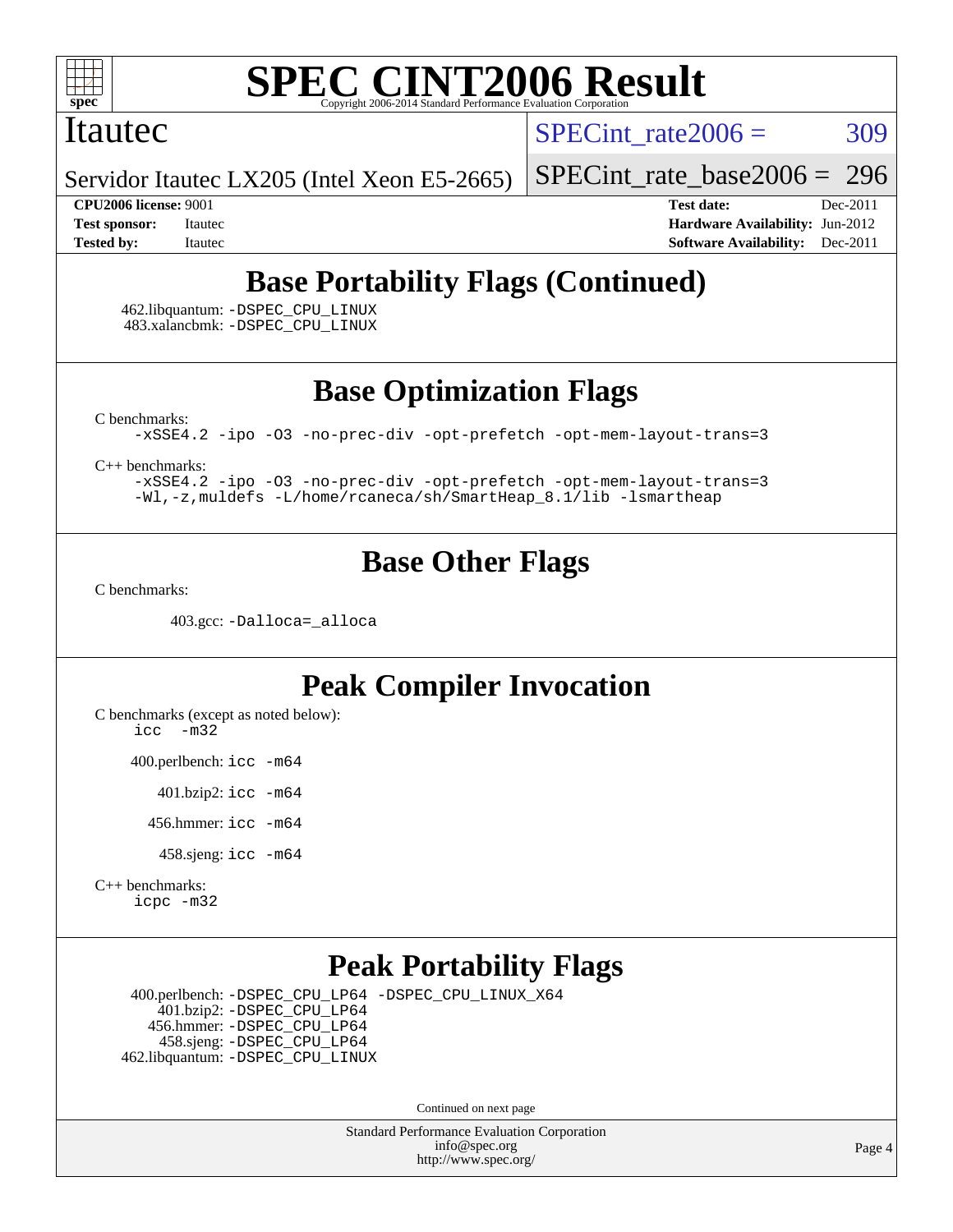

### Itautec

SPECint rate $2006 = 309$ 

Servidor Itautec LX205 (Intel Xeon E5-2665)

[SPECint\\_rate\\_base2006 =](http://www.spec.org/auto/cpu2006/Docs/result-fields.html#SPECintratebase2006) 296

**[CPU2006 license:](http://www.spec.org/auto/cpu2006/Docs/result-fields.html#CPU2006license)** 9001 **[Test date:](http://www.spec.org/auto/cpu2006/Docs/result-fields.html#Testdate)** Dec-2011 **[Test sponsor:](http://www.spec.org/auto/cpu2006/Docs/result-fields.html#Testsponsor)** Itautec **[Hardware Availability:](http://www.spec.org/auto/cpu2006/Docs/result-fields.html#HardwareAvailability)** Jun-2012 **[Tested by:](http://www.spec.org/auto/cpu2006/Docs/result-fields.html#Testedby)** Itautec **[Software Availability:](http://www.spec.org/auto/cpu2006/Docs/result-fields.html#SoftwareAvailability)** Dec-2011

## **[Peak Portability Flags \(Continued\)](http://www.spec.org/auto/cpu2006/Docs/result-fields.html#PeakPortabilityFlags)**

483.xalancbmk: [-DSPEC\\_CPU\\_LINUX](http://www.spec.org/cpu2006/results/res2012q3/cpu2006-20120827-24347.flags.html#b483.xalancbmk_peakCXXPORTABILITY_DSPEC_CPU_LINUX)

## **[Peak Optimization Flags](http://www.spec.org/auto/cpu2006/Docs/result-fields.html#PeakOptimizationFlags)**

[C benchmarks](http://www.spec.org/auto/cpu2006/Docs/result-fields.html#Cbenchmarks):

 400.perlbench: [-xSSE4.2](http://www.spec.org/cpu2006/results/res2012q3/cpu2006-20120827-24347.flags.html#user_peakPASS2_CFLAGSPASS2_LDCFLAGS400_perlbench_f-xSSE42_f91528193cf0b216347adb8b939d4107)(pass 2) [-prof-gen](http://www.spec.org/cpu2006/results/res2012q3/cpu2006-20120827-24347.flags.html#user_peakPASS1_CFLAGSPASS1_LDCFLAGS400_perlbench_prof_gen_e43856698f6ca7b7e442dfd80e94a8fc)(pass 1) [-ipo](http://www.spec.org/cpu2006/results/res2012q3/cpu2006-20120827-24347.flags.html#user_peakPASS2_CFLAGSPASS2_LDCFLAGS400_perlbench_f-ipo)(pass 2) [-O3](http://www.spec.org/cpu2006/results/res2012q3/cpu2006-20120827-24347.flags.html#user_peakPASS2_CFLAGSPASS2_LDCFLAGS400_perlbench_f-O3)(pass 2) [-no-prec-div](http://www.spec.org/cpu2006/results/res2012q3/cpu2006-20120827-24347.flags.html#user_peakPASS2_CFLAGSPASS2_LDCFLAGS400_perlbench_f-no-prec-div)(pass 2) [-prof-use](http://www.spec.org/cpu2006/results/res2012q3/cpu2006-20120827-24347.flags.html#user_peakPASS2_CFLAGSPASS2_LDCFLAGS400_perlbench_prof_use_bccf7792157ff70d64e32fe3e1250b55)(pass 2) [-auto-ilp32](http://www.spec.org/cpu2006/results/res2012q3/cpu2006-20120827-24347.flags.html#user_peakCOPTIMIZE400_perlbench_f-auto-ilp32) 401.bzip2: [-xSSE4.2](http://www.spec.org/cpu2006/results/res2012q3/cpu2006-20120827-24347.flags.html#user_peakPASS2_CFLAGSPASS2_LDCFLAGS401_bzip2_f-xSSE42_f91528193cf0b216347adb8b939d4107)(pass 2) [-prof-gen](http://www.spec.org/cpu2006/results/res2012q3/cpu2006-20120827-24347.flags.html#user_peakPASS1_CFLAGSPASS1_LDCFLAGS401_bzip2_prof_gen_e43856698f6ca7b7e442dfd80e94a8fc)(pass 1) [-ipo](http://www.spec.org/cpu2006/results/res2012q3/cpu2006-20120827-24347.flags.html#user_peakPASS2_CFLAGSPASS2_LDCFLAGS401_bzip2_f-ipo)(pass 2) [-O3](http://www.spec.org/cpu2006/results/res2012q3/cpu2006-20120827-24347.flags.html#user_peakPASS2_CFLAGSPASS2_LDCFLAGS401_bzip2_f-O3)(pass 2) [-no-prec-div](http://www.spec.org/cpu2006/results/res2012q3/cpu2006-20120827-24347.flags.html#user_peakPASS2_CFLAGSPASS2_LDCFLAGS401_bzip2_f-no-prec-div)(pass 2) [-prof-use](http://www.spec.org/cpu2006/results/res2012q3/cpu2006-20120827-24347.flags.html#user_peakPASS2_CFLAGSPASS2_LDCFLAGS401_bzip2_prof_use_bccf7792157ff70d64e32fe3e1250b55)(pass 2) [-opt-prefetch](http://www.spec.org/cpu2006/results/res2012q3/cpu2006-20120827-24347.flags.html#user_peakCOPTIMIZE401_bzip2_f-opt-prefetch) [-auto-ilp32](http://www.spec.org/cpu2006/results/res2012q3/cpu2006-20120827-24347.flags.html#user_peakCOPTIMIZE401_bzip2_f-auto-ilp32) [-ansi-alias](http://www.spec.org/cpu2006/results/res2012q3/cpu2006-20120827-24347.flags.html#user_peakCOPTIMIZE401_bzip2_f-ansi-alias) 403.gcc: [-xSSE4.2](http://www.spec.org/cpu2006/results/res2012q3/cpu2006-20120827-24347.flags.html#user_peakCOPTIMIZE403_gcc_f-xSSE42_f91528193cf0b216347adb8b939d4107) [-ipo](http://www.spec.org/cpu2006/results/res2012q3/cpu2006-20120827-24347.flags.html#user_peakCOPTIMIZE403_gcc_f-ipo) [-O3](http://www.spec.org/cpu2006/results/res2012q3/cpu2006-20120827-24347.flags.html#user_peakCOPTIMIZE403_gcc_f-O3) [-no-prec-div](http://www.spec.org/cpu2006/results/res2012q3/cpu2006-20120827-24347.flags.html#user_peakCOPTIMIZE403_gcc_f-no-prec-div)  $429$ .mcf: basepeak = yes 445.gobmk: [-xSSE4.2](http://www.spec.org/cpu2006/results/res2012q3/cpu2006-20120827-24347.flags.html#user_peakPASS2_CFLAGSPASS2_LDCFLAGS445_gobmk_f-xSSE42_f91528193cf0b216347adb8b939d4107)(pass 2) [-prof-gen](http://www.spec.org/cpu2006/results/res2012q3/cpu2006-20120827-24347.flags.html#user_peakPASS1_CFLAGSPASS1_LDCFLAGS445_gobmk_prof_gen_e43856698f6ca7b7e442dfd80e94a8fc)(pass 1) [-prof-use](http://www.spec.org/cpu2006/results/res2012q3/cpu2006-20120827-24347.flags.html#user_peakPASS2_CFLAGSPASS2_LDCFLAGS445_gobmk_prof_use_bccf7792157ff70d64e32fe3e1250b55)(pass 2) [-ansi-alias](http://www.spec.org/cpu2006/results/res2012q3/cpu2006-20120827-24347.flags.html#user_peakCOPTIMIZE445_gobmk_f-ansi-alias) [-opt-mem-layout-trans=3](http://www.spec.org/cpu2006/results/res2012q3/cpu2006-20120827-24347.flags.html#user_peakCOPTIMIZE445_gobmk_f-opt-mem-layout-trans_a7b82ad4bd7abf52556d4961a2ae94d5) 456.hmmer: [-xSSE4.2](http://www.spec.org/cpu2006/results/res2012q3/cpu2006-20120827-24347.flags.html#user_peakCOPTIMIZE456_hmmer_f-xSSE42_f91528193cf0b216347adb8b939d4107) [-ipo](http://www.spec.org/cpu2006/results/res2012q3/cpu2006-20120827-24347.flags.html#user_peakCOPTIMIZE456_hmmer_f-ipo) [-O3](http://www.spec.org/cpu2006/results/res2012q3/cpu2006-20120827-24347.flags.html#user_peakCOPTIMIZE456_hmmer_f-O3) [-no-prec-div](http://www.spec.org/cpu2006/results/res2012q3/cpu2006-20120827-24347.flags.html#user_peakCOPTIMIZE456_hmmer_f-no-prec-div) [-unroll2](http://www.spec.org/cpu2006/results/res2012q3/cpu2006-20120827-24347.flags.html#user_peakCOPTIMIZE456_hmmer_f-unroll_784dae83bebfb236979b41d2422d7ec2) [-auto-ilp32](http://www.spec.org/cpu2006/results/res2012q3/cpu2006-20120827-24347.flags.html#user_peakCOPTIMIZE456_hmmer_f-auto-ilp32) 458.sjeng: [-xSSE4.2](http://www.spec.org/cpu2006/results/res2012q3/cpu2006-20120827-24347.flags.html#user_peakPASS2_CFLAGSPASS2_LDCFLAGS458_sjeng_f-xSSE42_f91528193cf0b216347adb8b939d4107)(pass 2) [-prof-gen](http://www.spec.org/cpu2006/results/res2012q3/cpu2006-20120827-24347.flags.html#user_peakPASS1_CFLAGSPASS1_LDCFLAGS458_sjeng_prof_gen_e43856698f6ca7b7e442dfd80e94a8fc)(pass 1) [-ipo](http://www.spec.org/cpu2006/results/res2012q3/cpu2006-20120827-24347.flags.html#user_peakPASS2_CFLAGSPASS2_LDCFLAGS458_sjeng_f-ipo)(pass 2) [-O3](http://www.spec.org/cpu2006/results/res2012q3/cpu2006-20120827-24347.flags.html#user_peakPASS2_CFLAGSPASS2_LDCFLAGS458_sjeng_f-O3)(pass 2) [-no-prec-div](http://www.spec.org/cpu2006/results/res2012q3/cpu2006-20120827-24347.flags.html#user_peakPASS2_CFLAGSPASS2_LDCFLAGS458_sjeng_f-no-prec-div)(pass 2) [-prof-use](http://www.spec.org/cpu2006/results/res2012q3/cpu2006-20120827-24347.flags.html#user_peakPASS2_CFLAGSPASS2_LDCFLAGS458_sjeng_prof_use_bccf7792157ff70d64e32fe3e1250b55)(pass 2) [-unroll4](http://www.spec.org/cpu2006/results/res2012q3/cpu2006-20120827-24347.flags.html#user_peakCOPTIMIZE458_sjeng_f-unroll_4e5e4ed65b7fd20bdcd365bec371b81f) [-auto-ilp32](http://www.spec.org/cpu2006/results/res2012q3/cpu2006-20120827-24347.flags.html#user_peakCOPTIMIZE458_sjeng_f-auto-ilp32) 462.libquantum: basepeak = yes 464.h264ref: [-xSSE4.2](http://www.spec.org/cpu2006/results/res2012q3/cpu2006-20120827-24347.flags.html#user_peakPASS2_CFLAGSPASS2_LDCFLAGS464_h264ref_f-xSSE42_f91528193cf0b216347adb8b939d4107)(pass 2) [-prof-gen](http://www.spec.org/cpu2006/results/res2012q3/cpu2006-20120827-24347.flags.html#user_peakPASS1_CFLAGSPASS1_LDCFLAGS464_h264ref_prof_gen_e43856698f6ca7b7e442dfd80e94a8fc)(pass 1) [-ipo](http://www.spec.org/cpu2006/results/res2012q3/cpu2006-20120827-24347.flags.html#user_peakPASS2_CFLAGSPASS2_LDCFLAGS464_h264ref_f-ipo)(pass 2) [-O3](http://www.spec.org/cpu2006/results/res2012q3/cpu2006-20120827-24347.flags.html#user_peakPASS2_CFLAGSPASS2_LDCFLAGS464_h264ref_f-O3)(pass 2) [-no-prec-div](http://www.spec.org/cpu2006/results/res2012q3/cpu2006-20120827-24347.flags.html#user_peakPASS2_CFLAGSPASS2_LDCFLAGS464_h264ref_f-no-prec-div)(pass 2) [-prof-use](http://www.spec.org/cpu2006/results/res2012q3/cpu2006-20120827-24347.flags.html#user_peakPASS2_CFLAGSPASS2_LDCFLAGS464_h264ref_prof_use_bccf7792157ff70d64e32fe3e1250b55)(pass 2) [-unroll2](http://www.spec.org/cpu2006/results/res2012q3/cpu2006-20120827-24347.flags.html#user_peakCOPTIMIZE464_h264ref_f-unroll_784dae83bebfb236979b41d2422d7ec2) [-ansi-alias](http://www.spec.org/cpu2006/results/res2012q3/cpu2006-20120827-24347.flags.html#user_peakCOPTIMIZE464_h264ref_f-ansi-alias) [C++ benchmarks:](http://www.spec.org/auto/cpu2006/Docs/result-fields.html#CXXbenchmarks) 471.omnetpp: [-xSSE4.2](http://www.spec.org/cpu2006/results/res2012q3/cpu2006-20120827-24347.flags.html#user_peakPASS2_CXXFLAGSPASS2_LDCXXFLAGS471_omnetpp_f-xSSE42_f91528193cf0b216347adb8b939d4107)(pass 2) [-prof-gen](http://www.spec.org/cpu2006/results/res2012q3/cpu2006-20120827-24347.flags.html#user_peakPASS1_CXXFLAGSPASS1_LDCXXFLAGS471_omnetpp_prof_gen_e43856698f6ca7b7e442dfd80e94a8fc)(pass 1) [-ipo](http://www.spec.org/cpu2006/results/res2012q3/cpu2006-20120827-24347.flags.html#user_peakPASS2_CXXFLAGSPASS2_LDCXXFLAGS471_omnetpp_f-ipo)(pass 2) [-O3](http://www.spec.org/cpu2006/results/res2012q3/cpu2006-20120827-24347.flags.html#user_peakPASS2_CXXFLAGSPASS2_LDCXXFLAGS471_omnetpp_f-O3)(pass 2) [-no-prec-div](http://www.spec.org/cpu2006/results/res2012q3/cpu2006-20120827-24347.flags.html#user_peakPASS2_CXXFLAGSPASS2_LDCXXFLAGS471_omnetpp_f-no-prec-div)(pass 2) [-prof-use](http://www.spec.org/cpu2006/results/res2012q3/cpu2006-20120827-24347.flags.html#user_peakPASS2_CXXFLAGSPASS2_LDCXXFLAGS471_omnetpp_prof_use_bccf7792157ff70d64e32fe3e1250b55)(pass 2) [-ansi-alias](http://www.spec.org/cpu2006/results/res2012q3/cpu2006-20120827-24347.flags.html#user_peakCXXOPTIMIZE471_omnetpp_f-ansi-alias) [-opt-ra-region-strategy=block](http://www.spec.org/cpu2006/results/res2012q3/cpu2006-20120827-24347.flags.html#user_peakCXXOPTIMIZE471_omnetpp_f-opt-ra-region-strategy_a0a37c372d03933b2a18d4af463c1f69) [-Wl,-z,muldefs](http://www.spec.org/cpu2006/results/res2012q3/cpu2006-20120827-24347.flags.html#user_peakEXTRA_LDFLAGS471_omnetpp_link_force_multiple1_74079c344b956b9658436fd1b6dd3a8a) [-L/home/rcaneca/sh/SmartHeap\\_8.1/lib -lsmartheap](http://www.spec.org/cpu2006/results/res2012q3/cpu2006-20120827-24347.flags.html#user_peakEXTRA_LIBS471_omnetpp_SmartHeap_0f3a9c58980a95eacf4c6b7a458c149d)

 $473$ .astar: basepeak = yes

 $483.xalanchmk: basepeak = yes$